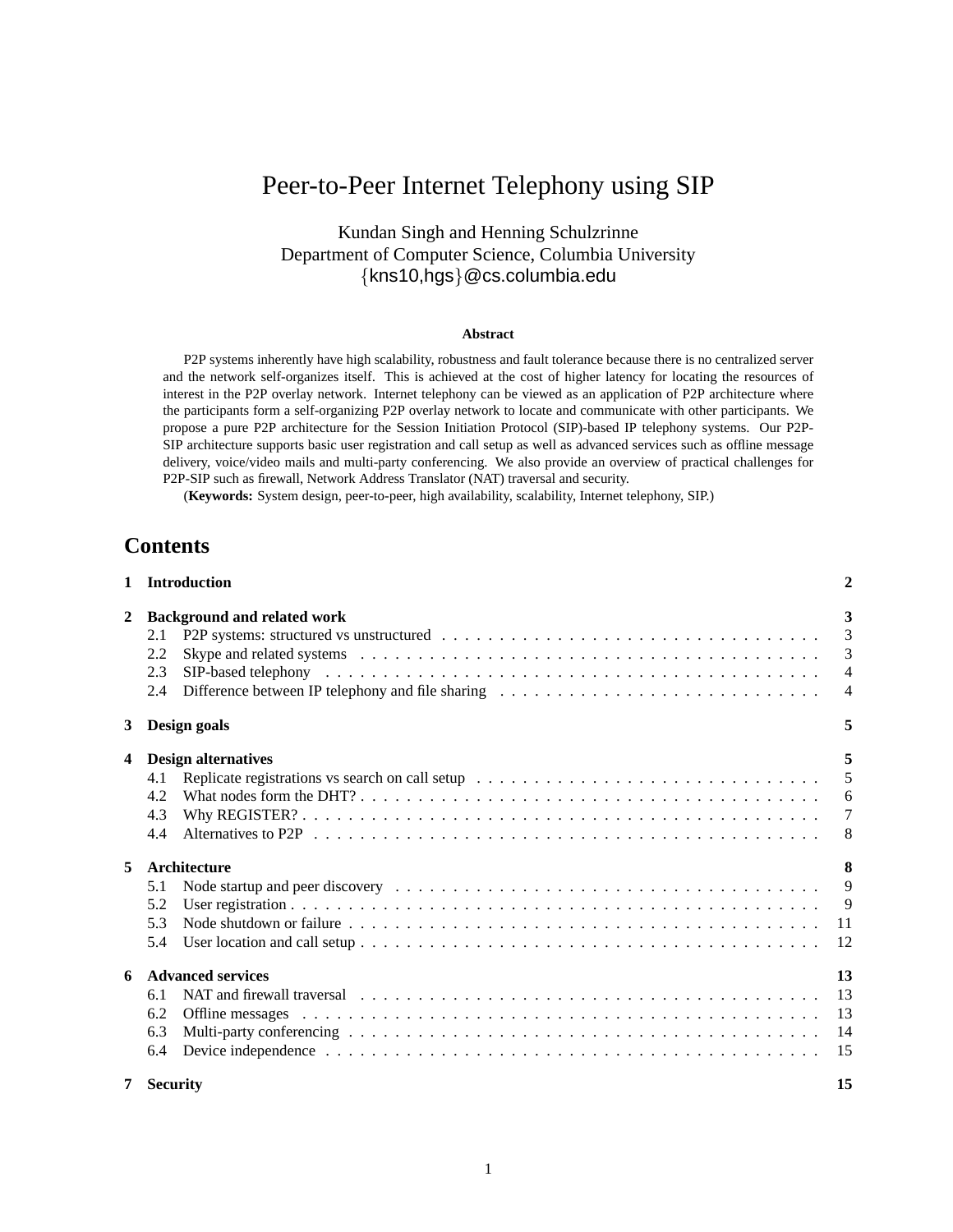| 8 Performance prediction |                               |    |  |  |
|--------------------------|-------------------------------|----|--|--|
|                          |                               |    |  |  |
|                          |                               |    |  |  |
|                          |                               |    |  |  |
|                          | 9 Conclusions and future work | 16 |  |  |
|                          | 10 Acknowledgment             | 17 |  |  |

## **1 Introduction**

Existing Internet telephony client-server architecture based on IETF's Session Initiation Protocol (SIP [1, 2]) or ITU-T recommendation H.323 [3] typically employ a registration server for every domain. The user agents (or IP phones) of the users in the domain register their IP addresses with the server so that the other users can reach them. Scalability and reliability of such server-based systems are achieved using traditional redundancy and failover methods such as DNS, IP address takeover, MAC address takeover or application layer switches [4, 5]. The majority of the system cost is in maintenance and configuration, typically by a dedicated system administrator in the domain. It also means that quickly setting up the system in a small environment (e.g., for emergency communications or at a conference) is not easy.



Figure 1: Client-server vs peer-to-peer distributed systems

On the other hand, peer-to-peer (P2P) systems [6] are inherently scalable and reliable because of the lack of a single point of failure. P2P systems, in the purest form, have no concept of servers as shown in Fig. 1. All participants are peers and communicate in distributed, potentially untrusted environment, to achieve a certain objective such as locating music files or users. Some file transfer systems with central index server such as the old Napster are hybrid P2P systems. However, for the purpose of this paper we use the definition of "pure" P2P systems that do not have any centralized control. Accordingly, existing SIP and H.323-based systems that have centralized user location lookup but end-to-end media transport are *not* P2P.

In this paper, we propose a P2P architecture for IP telephony using SIP. We identify differences between rendezvous systems such as Internet telephony and traditional file sharing systems in P2P context. We analyze various design alternatives and present a detailed design for our P2P-SIP endpoint using Chord [7] as the underlying distributed hash table (DHT). Our novel hybrid architecture allows both traditional SIP telephony as well as user lookup on P2P network if the local domain does not have a SIP server. We show that SIP can be used to implement various DHT functions in P2P-SIP such as peer discovery, user registration, node failure detection, user location and call setup by replacing DNS [8] with P2P for the next hop lookup in SIP. To our knowledge, our work is the first such attempt to apply P2P concepts to SIP-based systems.

Our architecture benefits from scalability and reliability offered by P2P. We believe that file sharing systems such as Kazaa [9] and Gnutella [10] are widely popular because they provide free music and video content without requiring maintenance of a content server, and they automatically detect NAT and firewall settings without any user intervention. Similarly, P2P-SIP has additional advantages over existing Internet telephony acrhitectures as follows:

**No maintenance or configuration:** The system works out-of-the-box without requiring any tedious server installation, including NAT and firewall configuration. Our work extends the goals of the IETF Zeroconf [11] Working Group to multimedia communication and collaboration systems.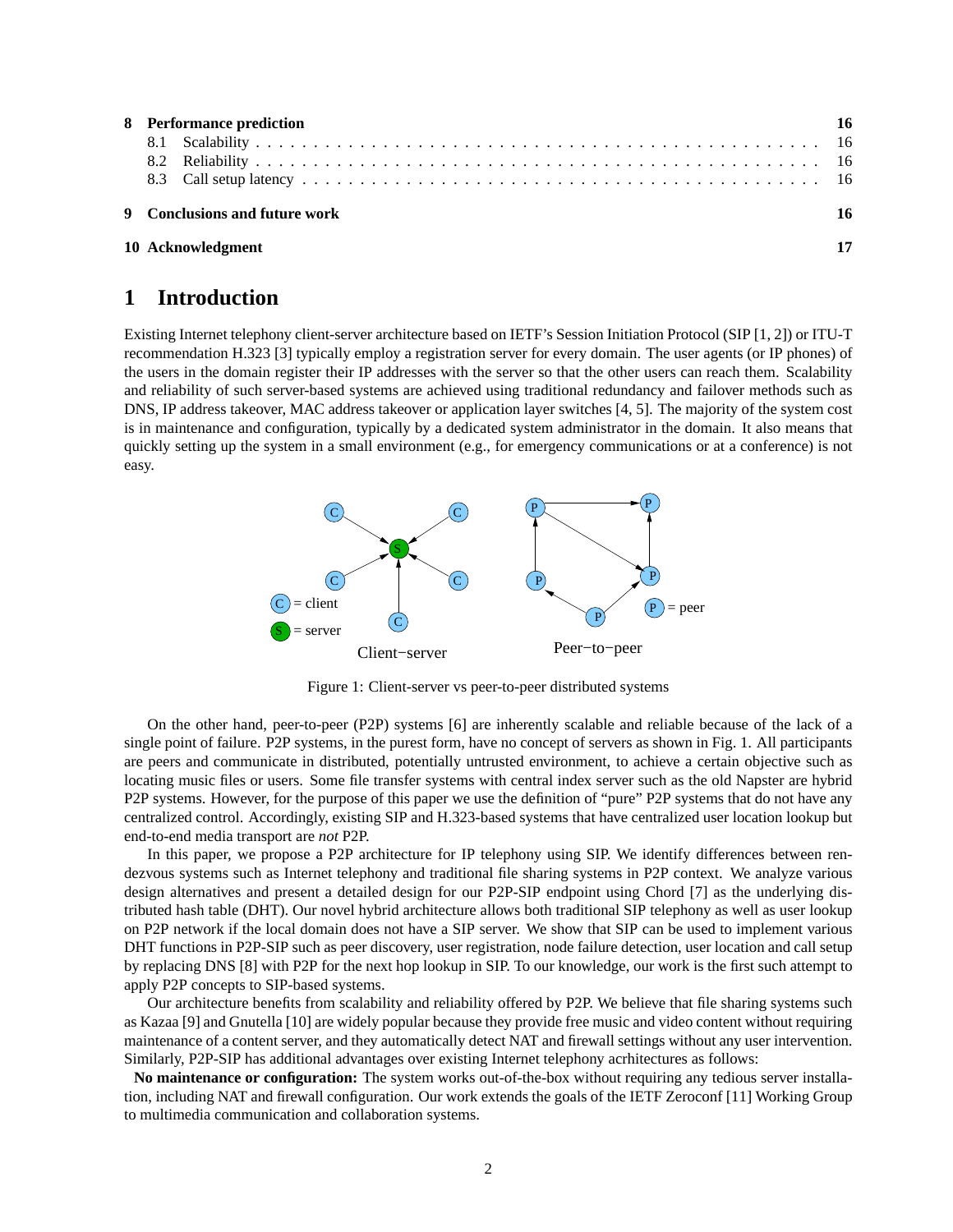**Interoperability:** Unlike other P2P systems such as Skype [12], our architecture uses SIP messages for communicating with other peers. This readily interworks with any existing IP telephony infrastructure such as SIP-PSTN gateways.

These advantages come at the cost of increased *resource lookup delay*, security threats and reliability issues. Unlike  $O(1)$  lookup cost in a classical client-server based systems, the P2P lookup cost can be much higher (e.g., Chord [7] lookup latency is  $O(logN)$  where N is the number of peer nodes in the system). A distributed P2P architecture makes the system more prone to *security* issues such as trust (privacy: how much information does the untrusted peer need to know about me? and confidentiality: what if the peer who knows my information misuses it?) and DoS attacks (were those thousands of call routing requests that I received, legitimate?). A reliable framework for authentication without centralized elements is a challenge. In addition, we may lose some of the traditional IP telephony services. For example, some of the programmable call routing techniques such as SIP-CGI available for SIP telephony can not work in the P2P-SIP system as we do not want to run potentially malicious script uploaded by some peer on our machines. Finally, the *reliability* of the IP telephony system is very important. People are unlikely to use it if the probability of successful call setup is not at par with that in the regular telephone network. The telephone switches are designed to be 99.999% available.

In addition to the basic call setup and registration, we also outline advanced services such as "missed call" notifications and multi-party conferencing in P2P-SIP. Most existing systems are studied and analyzed for file sharing type of applications. Rendezvous systems such as multi-party conferencing need to deal with some slightly different issues as we show in this paper.

We provide background on P2P and SIP related work in Section 2. Section 3 lists the goals for a P2P architecture for IP telephony. Section 4 presents various design alternatives. Section 5 gives an overview of the P2P-SIP architecture, user registration and call setup. Section 6 describes advanced services in P2P-SIP. Section 7 analyzes various security threats and their proposed solutions. Section 8 predicts performance of the system in terms of scalability, reliability and call setup latency. Finally, Section 9 presents our conclusions and future directions.

## **2 Background and related work**

A number of studies have been done to analyze and understand different P2P systems [6, 13].

#### **2.1 P2P systems: structured vs unstructured**

P2P systems can be broadly classified into unstructured (such as Kazaa and Gnutella with no structure of how the nodes store the files) and structured (such as those using DHTs). The unstructured systems have concentrated on practical problems such as NAT and firewall traversal but search is typically performed by flooding the request to all the neighboring peers. On the other hand, structured systems such as Chord [7], Content Addressable Network (CAN) [14] and Pastry [15] focus on optimizing the P2P overlay for lookup latency and join or leave maintenance cost [16] instead of using inefficient blind search by flooding. NAT traversal has not been explored in detail for structured P2P.

We use an underlying DHT such as Chord in our architecture for lookup. Chord has a ring-based topology where each node stores at most LogN entries (or state) in its *finger table* to point to other peers. Lookup is done in O(LogN) time. The *iterative* and *recursive* lookup styles in Chord [7] directly map to the *redirect* and *proxy* behavior, respectively, in SIP. Research in DHT is complementary to our work, since our architecture can use new innovations or optimizations in the underlying DHT.

#### **2.2 Skype and related systems**

Skype [12] is a free P2P application based on Kazaa [9] architecture that allows making calls over the Internet to any other Skype user. Skype has the following problems:

- 1. The protocol is proprietary unlike open standards such as SIP.
- 2. It provides a single service which is making calls or instant messages and not a architecture for new services.
- 3. Most importantly, it has centralized elements for login authentication [**?**] which means that if this element fails the system may not work.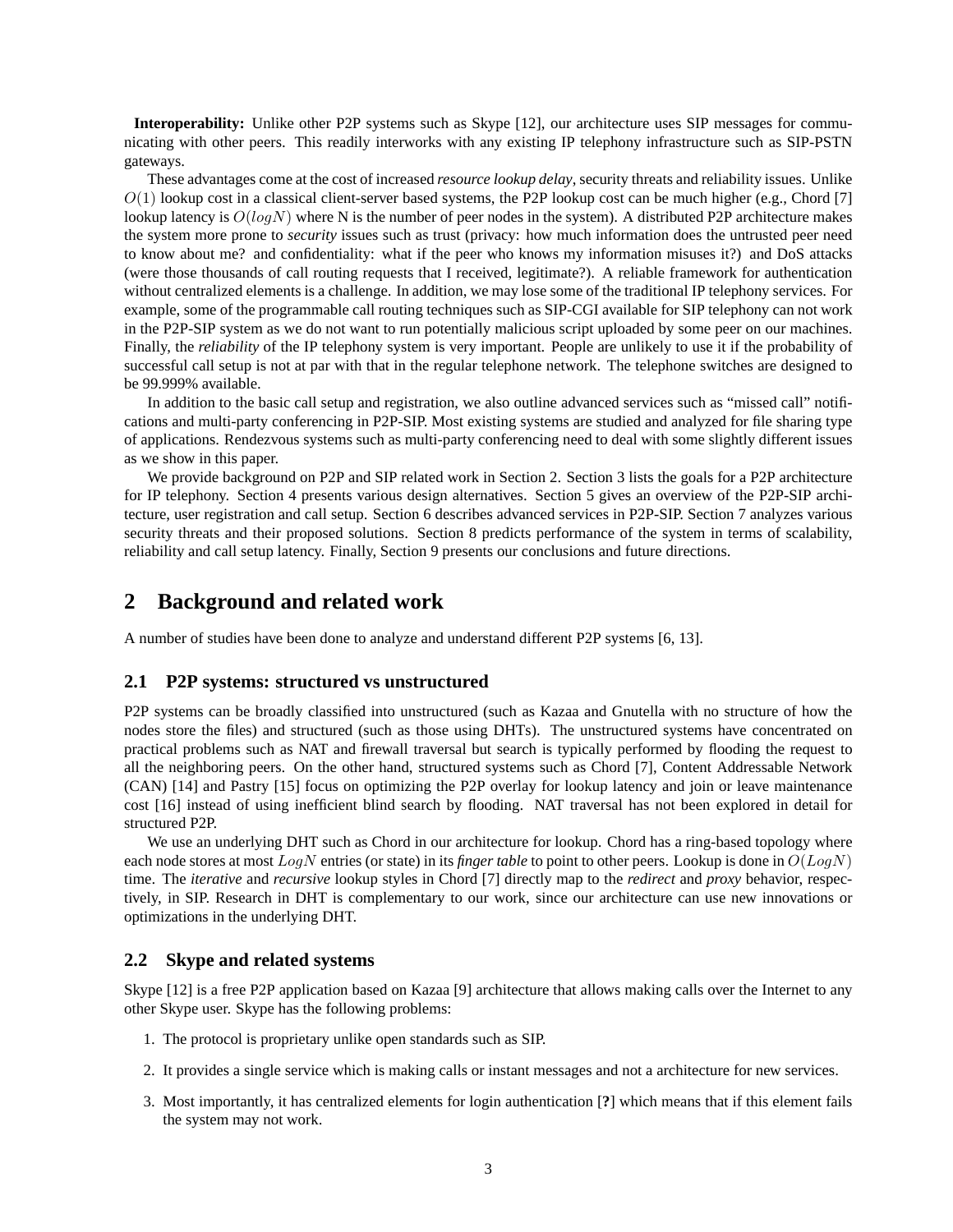In a way, the Skype architecture is no different from the classical SIP telephony architecture, except that the Global Index Server assigns a *super-node* for a new joining node. The super-node, similar to the SIP registrar, proxy and presence server, maintains the presence information for this node, and locates other users by communicating with other super-nodes. A node that has enough capacity and availability can become a super-node. We believe that the lookup is based on some variation of flooding, similar to Kazaa, instead of using the more efficient DHT-based lookup.

The main advantage of Skype is that it implements the equivalent of STUN and TURN servers in the node itself to handle NAT [17], unlike explicit server configuration in existing SIP applications.

People have developed various P2P multimedia communication applications such as flooding-based text chat [18] or peer-to-peer collaboration systems [19, 20] for small groups with centralized components.

#### **2.3 SIP-based telephony**



Figure 2: SIP call flow using proxy servers

Unlike P2P, existing SIP-based telephony has client-server architecture. SIP [2] is a signaling protocol for Internet conferencing, telephony, presence, event notification and instant messaging. As shown in Fig. 2, when a user, Bob, starts the SIP client on his PC, IP-phone or hand-held device, the client registers with the SIP server indicating the IP address of the device. The SIP server stores the mapping between the identifier *bob@home.com* and the IP address. When another user, Alice, makes a call or sends instant message for *bob@home.com* to the server in *home.com* domain, the server proxies the request to the current device of Bob. Further details of the protocol can be found in [2, 1]

SIP-based IP telephony can be treated as a P2P system with static set of super-nodes (SIP servers) where the lookup is based on DNS instead of a hash key. However, using a pure P2P architecture instead of static set of SIP servers improves the reliability and allows the system to dynamically adapt to node failures.

#### **2.4 Difference between IP telephony and file sharing**

There are three broad categories of P2P applications: file sharing, directory service and rendezvous systems. A rendezvous or meeting system initiates communication with users or groups of users and actively synchronizes different activities. For example, a user can send the SIP INVITE message to many potentially nomadic users to invite them in a conference by creating one-to-many binding. Table 1 summarizes the similarity and differences among these types. In

| Properties/Types | File sharing    | directory | rendezvous systems |
|------------------|-----------------|-----------|--------------------|
| Data storage     | Yes             | No        | Nο                 |
| Caching          | Yes             | Yes       | No                 |
| Delay sensitive  | No              | No        | Yes                |
| Reliability      | Multiple copies |           | Does not work      |

Table 1: Different applications of P2P

particular, for rendezvous systems such as Internet conferencing, data storage is not an issue. A single P2P-SIP node can handle many more requests than a file sharing node due to low data volume. Caching of location information is not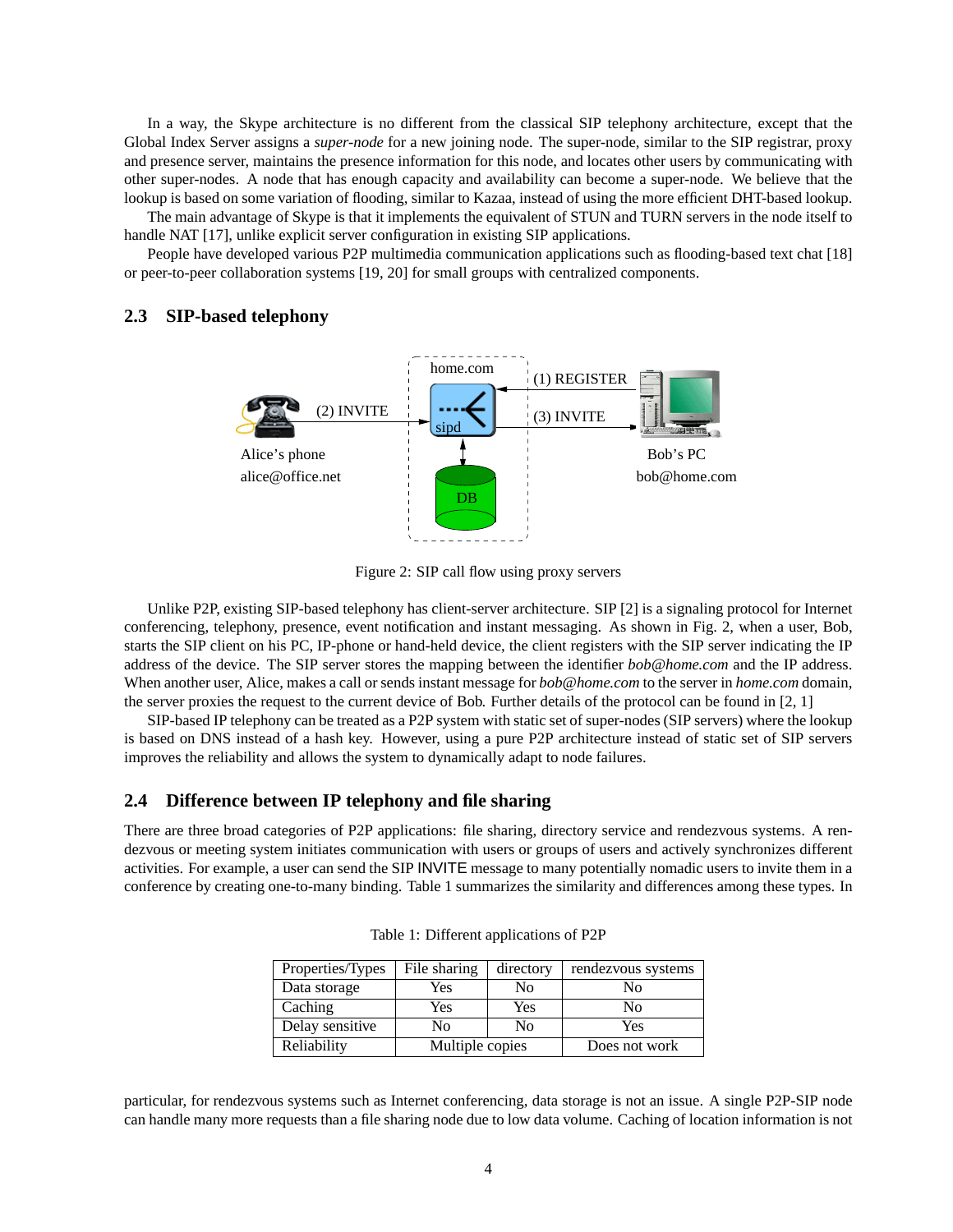useful because compared to the file access pattern which follows the zipf distribution, the call access pattern is more uniformly distributed. Moreover, most residential users are likely to get new DHCP IP address every time they connect to the Internet making the cache entry for this user location stale. The file sharing and directory lookup-based systems can tolerate high lookup latency due to the fact that the user does not need to actively wait for the file to download, and the actual file download time tends to be larger than the lookup latency. On the other hand, an IP telephony caller actively waits for the phone on the other side to ring. For file sharing applications, multiple almost-exact copies of a popular file may be available (e.g., independently ripped by different peers). So node reliability does not matter. On the other hand, in the case of IP telephony, we want to talk to the right person, and not some similar person!

## **3 Design goals**

Based on the review of existing P2P systems such as Skype [12] and Chord [7], we propose the following goals for our P2P-SIP telephony architecture.

**Zero configuration:** The system should be able to automatically configure itself [11], e.g., by detecting NAT and firewall settings, discovering neighboring peers and performing initial registration.

**Heterogeneous nodes:** It should be able to adapt to available resources and distinguish between peers with different capacity and availability constraints. This favors the distinction between nodes and super-nodes as in Kazaa.

**Efficient lookup:** Blind search based on flooding is inefficient [13]. The system should use an underlying DHT to optimize lookup. We choose Chord as the underlying DHT for our system because of its robustness and efficiency in the case of concurrent node joins and leaves [16].

**Advanced services:** It should support advanced telephony services such as offline voice messaging, multi-party conferencing, call transfer and call forwarding as well as advanced Internet services such as presence and instant messaging.

**Interoperability:** It should easily integrate with existing protocols and IP telephony infrastructure. We choose SIP [2] as the signaling protocol for interoperability.

Besides these explicit goals, there are some implicit scalability and reliability benefits in the P2P-SIP architecture compared to the client-server SIP architecture.

## **4 Design alternatives**

In this section, we evaluate different design alternatives for user lookup and registration to meet above goals. We start with the simple call setup in SIP and incrementally extend it for reliability using P2P architecture.

### **4.1 Replicate registrations vs search on call setup**

Going back to the simple call setup example of Fig. 2, the single server can become the bottleneck for reliability. It can be improved by having multiple redundant servers. There are two alternatives:

- 1. replicate all user location information to all the servers, as shown in Fig 3, or
- 2. search for the correct server holding the destination user location when a new incoming call is received, as shown in Fig 4.

In the first case, although Fig. 3 shows multiple registrations, one can alternatively do database replication to ensure consistent user records among multiple server databases in the cluster. In the second case, either the caller retries all the servers in some order or the first contacted server can do the search.

The disadvantage of the first approach is that it involves synchronization overhead for each registration. There is a danger of stale user location record on some servers for a brief interval after the update is done but before all the servers get the updated registration. With registration refreshes every hour per user, this architecture may limit the total number of users supported by the system as the synchronization traffic will soon become a bottleneck. In the second case, the call setup latency is higher due to the sequential search steps. A parallel search will increase the bandwidth requirement. Both the approaches of Fig. 3 and 4 tend to fail when the number of servers is very large. The first approach and its variations are described in [4]. In this paper we focus on the second case.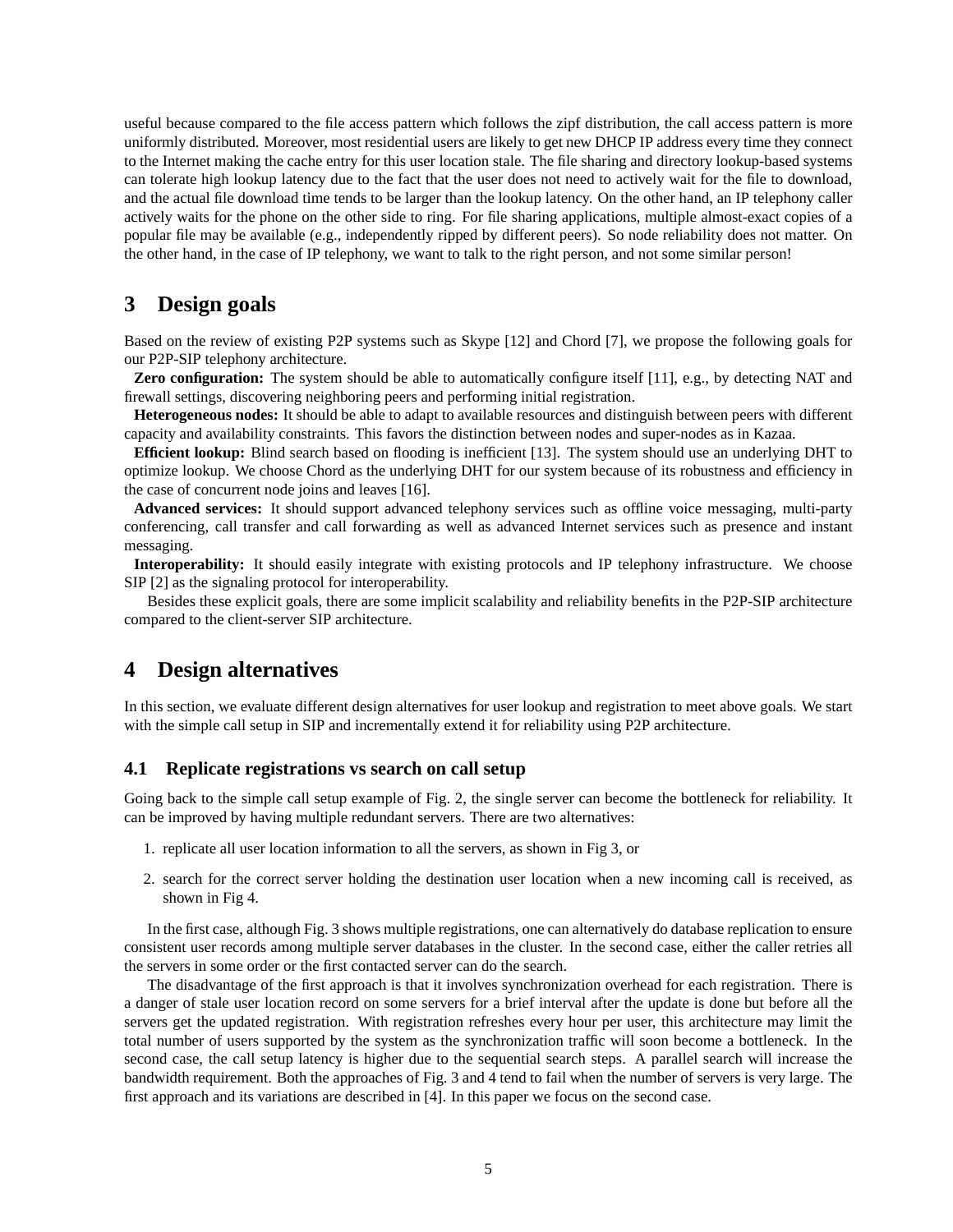

Figure 3: Design A: all servers store all user records on registration



Figure 4: Design B: search for the server on call setup

#### **4.2 What nodes form the DHT?**



Figure 5: Option 1: Only servers in DHT

Figure 6: Option 2: Complete P2P overlay

Figure 7: Option 3: Intermediate model

We can achieve some combination of the two designs using a DHT such as Chord [7] so that the registration is done on only  $O(LogN)$  servers instead of all the N servers, and the search is done for only  $O(LogN)$  servers instead of all the  $N$  servers. There can be three alternative designs for using a DHT. On one extreme, we can limit the DHT to the server farm as shown in Fig. 5. In this case, each client or phone connects to one of the servers. The servers implement a DHT or a scalable distributed data structure [21] to locate the correct user record. We assume ring-based Chord as the underlying DHT. The architecture is still client-server. The client needs to discover at least one server, preferably lightly loaded, and connect to it. On the other extreme (Fig. 6), a client also acts as a server and implement a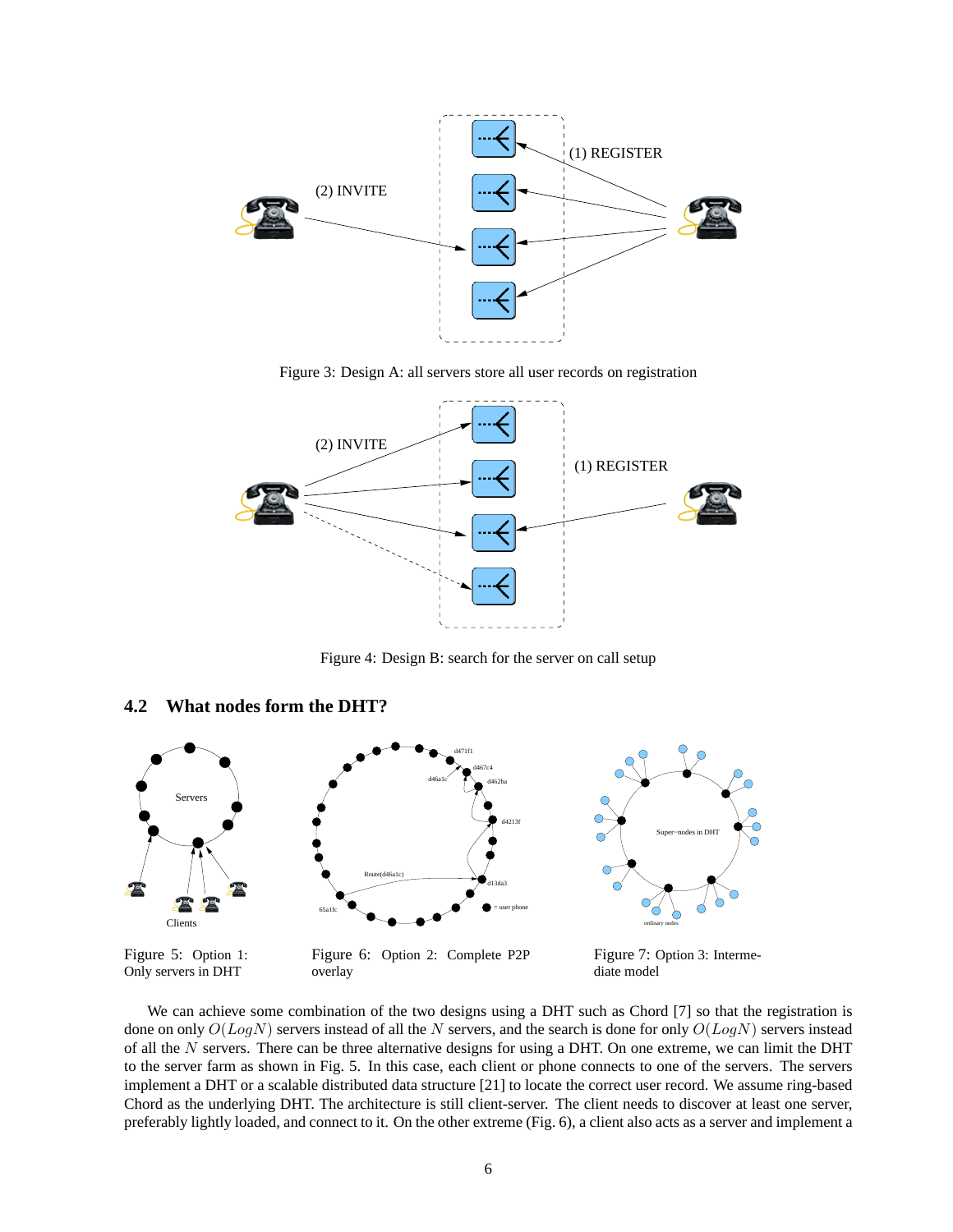"pure" P2P overlay with all the other clients. DHT is used to locate a user. The first option does not require modifying the clients, but provides a scalable and reliable server farm architecture. But it still has some of the server maintenance and configuration problems, unlike the second option.

One problem with the pure P2P overlay of all nodes is that not all nodes have equal capacity and availability. For example, a node with low bandwidth connection to the Internet or those behind a firewall or NAT may not be able to fully function in a DHT because it may need in-bound connections, significant bandwidth for forwarding P2P messages or significant memory or CPU for maintaining DHT state. This problem can be solved by adopting an intermediate design as shown in Fig. 7. Some of the nodes with high capacity (bandwidth, CPU, memory) and availability (uptime, public address) are made super-nodes. Only the super-nodes form a DHT. An ordinary node just connects to one of the available super-nodes, similar to Kazaa. This is similar to the first option except that there is no distinction between clients and servers, and any node can be a super-node or ordinary node, depending on the capacity and availability. Our goal is to allow a P2P-SIP node to work in any of the above configurations.

The decision to become an ordinary node or a super node is usually local. When a node starts up it will become an ordinary node. When the ordinary node detects enough capacity and availability (public address and uptime), then it can transition to a super-node. A node with enough capacity and availability may be forced to become a super-node when an existing super-node is leaving or has reached the capacity limit. However, some nodes that are known to have enough capacity and availability can immediately transition to super-node upon startup. Existing peers can influence the neighbors to become a super-node.

Having two levels, super-nodes and ordinary nodes, does not improve the search latency bounds. The search latency is still  $O(LogN)$ . However, it improves the performance in practice because the DHT maintenance traffic is reduced if the nodes in the DHT are more stable. Effect of more than two levels on efficiency and maintenance cost is for further study.

## **4.3 Why REGISTER?**

Users register their identifiers with the system so that other users can locate them. As shown in Fig. 8 when the user starts her client application and indicates her "screen name" as *alice@office.com*, the node computes the DHT key (e.g., using SHA1 as in Chord) from the name and joins the DHT using this user key as the node key. Alice's key is 42 in the example. When another user, say Bob, wants to locate Alice, Bob's node uses the same hash function to calculate the same key, 42, for Alice, and invokes the find(42) method on the DHT. The DHT algorithm locates node 42 and then, Bob's application can talk to Alice's application.

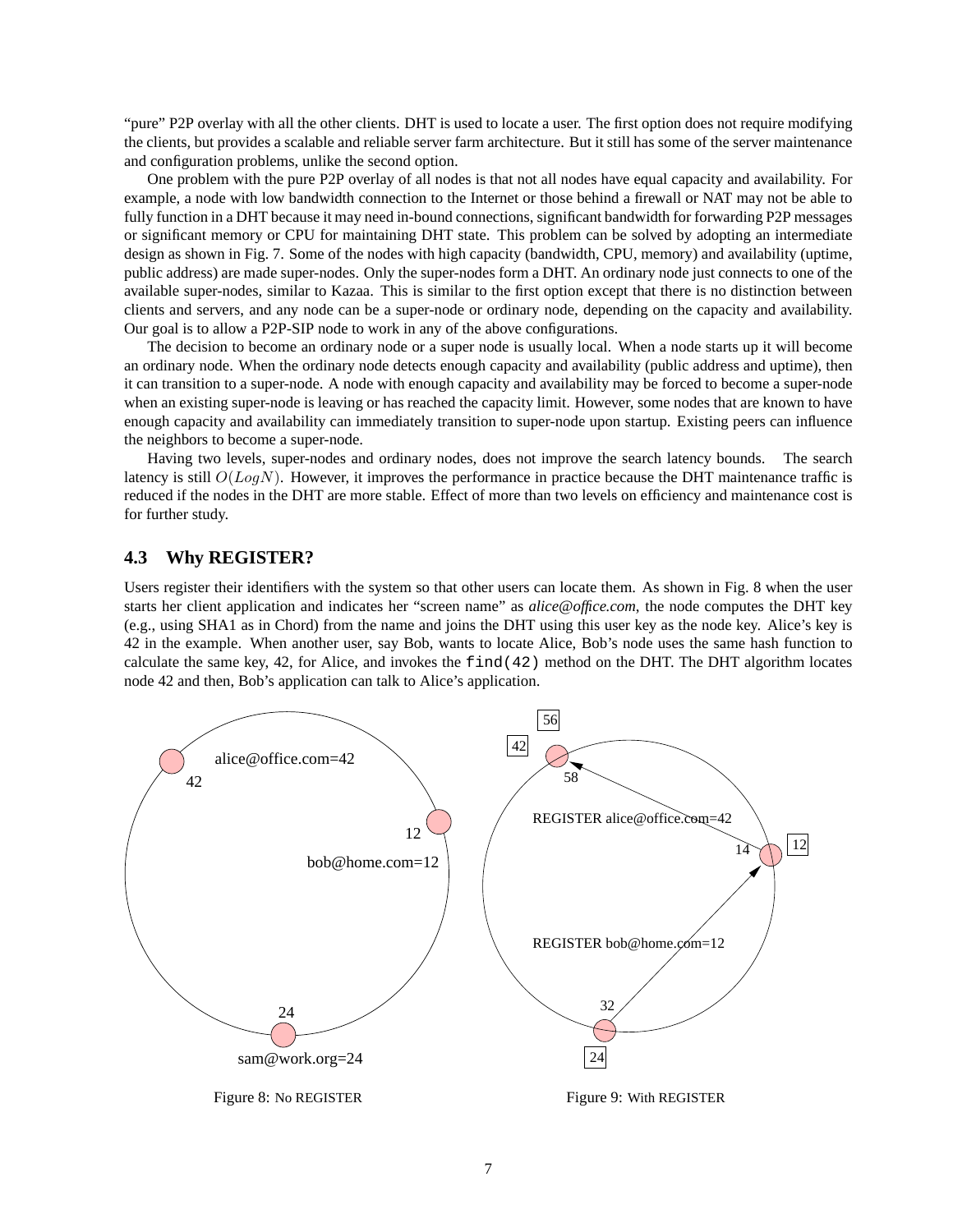This scheme can not support offline messages or multiple clients registered for the same SIP user identity,*sip:alice@home.com*. For example, if Alice is not present then Bob cannot leave a message for her. On the other hand, in Fig. 9, the node key and user key are computed separately. The SIP REGISTER message is used for inserting a node as well as registering a user identity in the DHT. Each node in the DHT acts as a registrar. When Alice starts her application, the node uses its IP address to compute the node key, 14. (In other DHT algorithms such as CAN [14], it can randomly choose a key). It then inserts itself into the DHT based on its node key by sending one or more SIP REGISTER messages. The node then computes the key on Alice's name and sends a SIP REGISTER message to the other node, with key 58, that is responsible for the user key 42. For example, Alice's node has a node key of 14 where as Alice's user key is 42, so the node 14 sends a REGISTER message for key 42. The node 58 that is responsible for key 42 accepts the registration and maintains the state that user Alice can be found at node 14's IP address. Even if Alice's application (node 14) is not available, Bob can still leave offline message with node 58 that can later be delivered to Alice when she comes online. Similarly, there can be multiple registrations for the same user key 42, if Alice has multiple active clients.

As an alternative to the SIP REGISTER message, one can use the SIP PUBLISH message to publish the user location and online status [22]. Both the messages are handled in the similar way for the purpose of this paper, so the choice does not affect the overall architecture.

#### **4.4 Alternatives to P2P**

We notice that the classical client-server architecture of SIP and the P2P-SIP architecture are two extremes. For example, in the former case, there is a per-domain server to locate the user in the domain and DNS is used to locate the server. In the latter case, P2P overlay is used to locate the node holding the user location. There can be an intermediate architecture that can use DNS to locate the server but the servers can dynamically join and leave the system using dynamic DNS. This gives rise to the service provider model where the provider sells the SIP service by becoming part of another provider's SIP server pool. DotSlash [23] explores this option in the context of web "hot spots" and uses service location protocol (SLP) to locate the backup servers. Such approaches need explicit synchronization of registration records among the participating servers similar to join and leave maintenance in P2P.

## **5 Architecture**

Based on the different alternatives mentioned in the previous section, we propose our P2P-SIP architecture in this section. Fig. 10 shows the block diagram of the different components in the P2P-SIP node as follows:

**Registration:** When the node starts up and the user signs-in with her identifier, the registration module is activated to initiate NAT and firewall detection, peer discovery and SIP registration (Section 5.1).

**Firewall and NAT detection:** See Section 6.1.

- **User interface:** This module interacts with the user, keeps track of her "buddy list" and invokes the user location module to locate the buddies.
- **User location:** This module can invoke the SIP module or, if this node is a super-node, the DHT module to locate the user (Section 5.4).
- **DHT:** This module is used when the node is a super-node to maintain DHT peers information (e.g., Chord *finger table*) and perform DHT logic. The API includes find, join and leave methods.
- **SIP:** SIP is used as the underlying protocol for locating another user, registering the user, call setup and instant messaging. Once the user location is done, the call setup or instant messages can be sent directly via the SIP module. The API allows sending and receiving SIP requests and responses, and maintaining call and registration states.
- **Media path:** The media path (audio device, codecs and transport) is largely independent of the P2P-SIP operation.

The DHT module uses the SIP messages to communicate with other peer nodes as we describe in this section.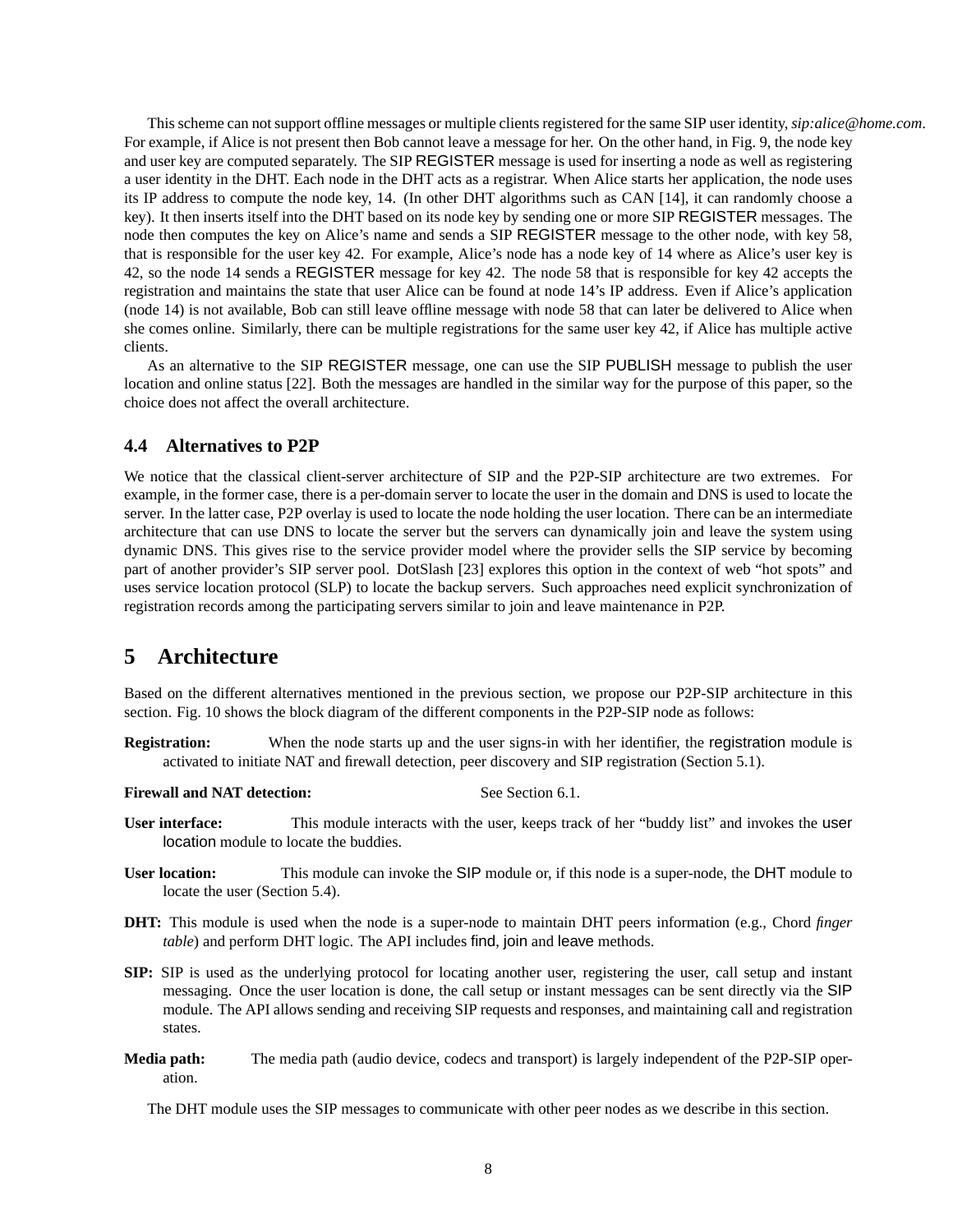

Socket interface

Figure 10: Block diagram of a P2P-SIP node

#### **5.1 Node startup and peer discovery**

In practice, the client node can try to use both P2P overlay and the SIP-based user lookup. When the node starts up and the user enters her identifier such as *alice@example.com*, the node finds the possible SIP server addresses using DNS [8] and sends a SIP REGISTER message as shown in Fig. 11. If the SIP registration succeeds, the node can be reachable using standard SIP mechanism in addition to the P2P mechanism.

The node also tries to discover possible super-nodes so that it can join the P2P overlay. Once you know one node in Chord, you can join the Chord DHT based on the node key. A number of approaches can be re-used from various existing proposals as follows:

- Multicast with very small time-to-live (TTL) value (e.g., within a LAN) can be used to discover local peers and get more super-node information from these peers. SIP defines multicast registration address for IPv4 as 224.0.1.75. Multicast-based node discovery may result in many disconnected DHT components. To prevent this, only existing DHT nodes (super-nodes) should respond to multicast discovery requests (i.e., ordinary nodes should not get discovered). Limited multicast on wide-area means the system can not rely on multicast alone.
- Some sort of service discovery can be used, e.g., SLP, to locate super-nodes [24].
- If the peer addresses are cached, then more super-node information can be obtained from those peers assuming the peers are still active and have not changed their locations since last seen.
- As the last resort, some pre-configured bootstrap peers can be obtained from DNS query to a well known domain, e.g., *sip-p2p.net*, or can be pre-configured in the application software (e.g., as implemented in Skype).

The super-node information is cached for subsequent registrations when the user logs out and logs in again. Hence, the discovery is going to be a one time affair for most installations unless all the cached super-nodes are found to have moved or disappeared.

#### **5.2 User registration**

Once it detects a set of super-nodes, it picks two and sends SIP REGISTER messages to register with them. Two super-nodes are used for redundancy. The To and From headers in the message correspond to the local user identifier, e.g., *sip:alice@home.com*. The Request-URI corresponds to the super-node's address, e.g., *sip:192.2.1.2:5060*.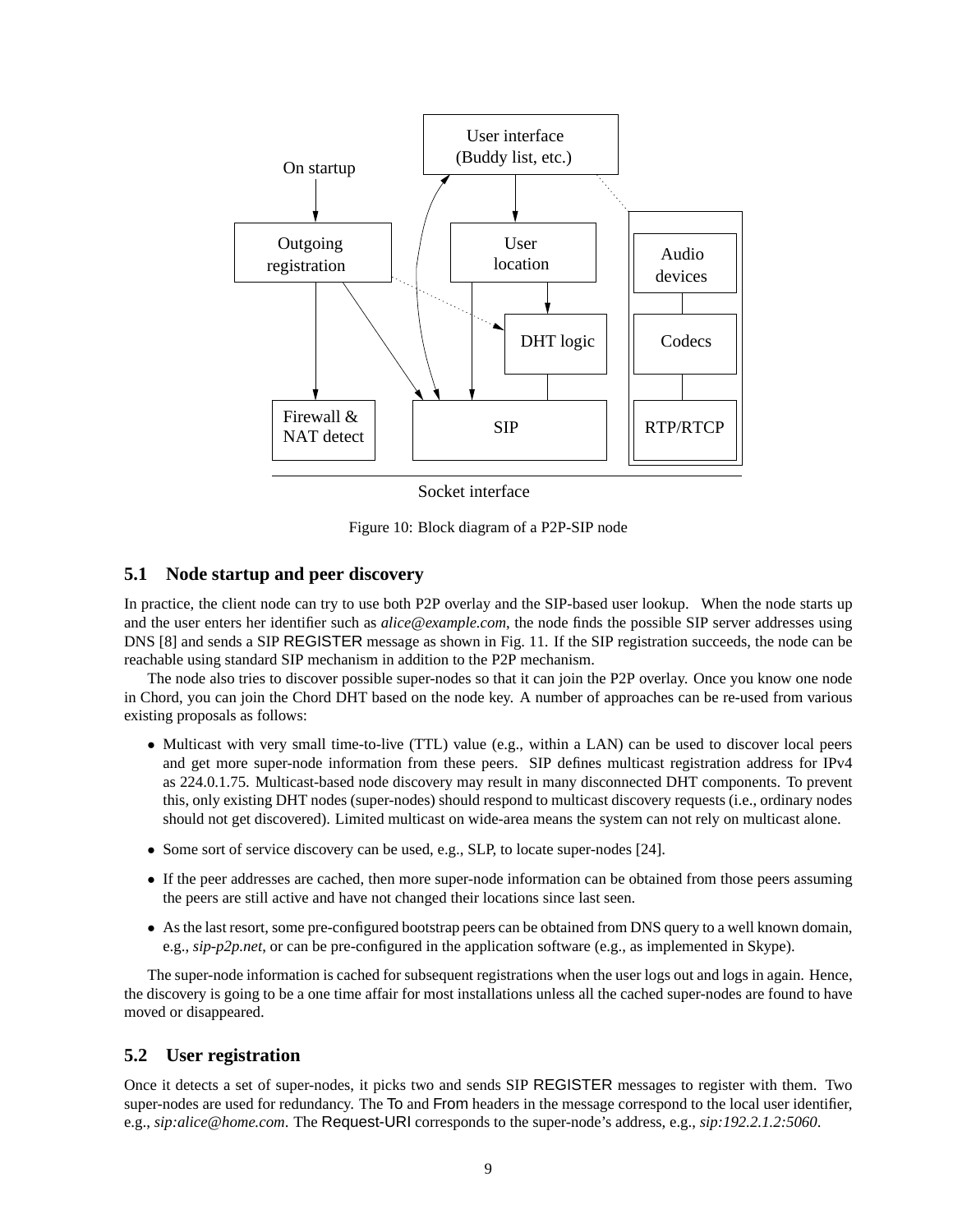

Figure 11: Node startup and outgoing registration

An ordinary node is just a SIP user agent, whereas a super-node serves as the SIP user agent as well as registrar for other nodes. A super-node sends the REGISTER messages on behalf of the attached nodes to the destination super-nodes in the DHT. It also joins the DHT with other super-nodes and actively takes part in user location lookup.

Ordinary nodes periodically send REGISTER refreshes to detect any super-node failures. Super-nodes can periodically send the SIP OPTIONS message among themselves or to the attached nodes to monitor liveness. The refresh interval can be adjusted based on the system load. The OPTIONS message is not sent if this node communicated with the destination node in the past interval.

When an ordinary node receives a REGISTER message, it sends the SIP redirect response to redirect the sender to its own super-nodes as shown in Fig. 12. When a super-node receives a REGISTER message and the sender is part of its attached nodes, it proxies the message to the appropriate nodes in the DHT as per user key of the sender. If the sender is not part of this super-node's attached nodes, it can decide either to accept the new node or reject it. If it wants to reject it, it redirects it to some other super nodes which may be less loaded than this super-node. The sender does loop detection to avoid getting into redirection loop. The detailed analysis of loop prevention is for further study.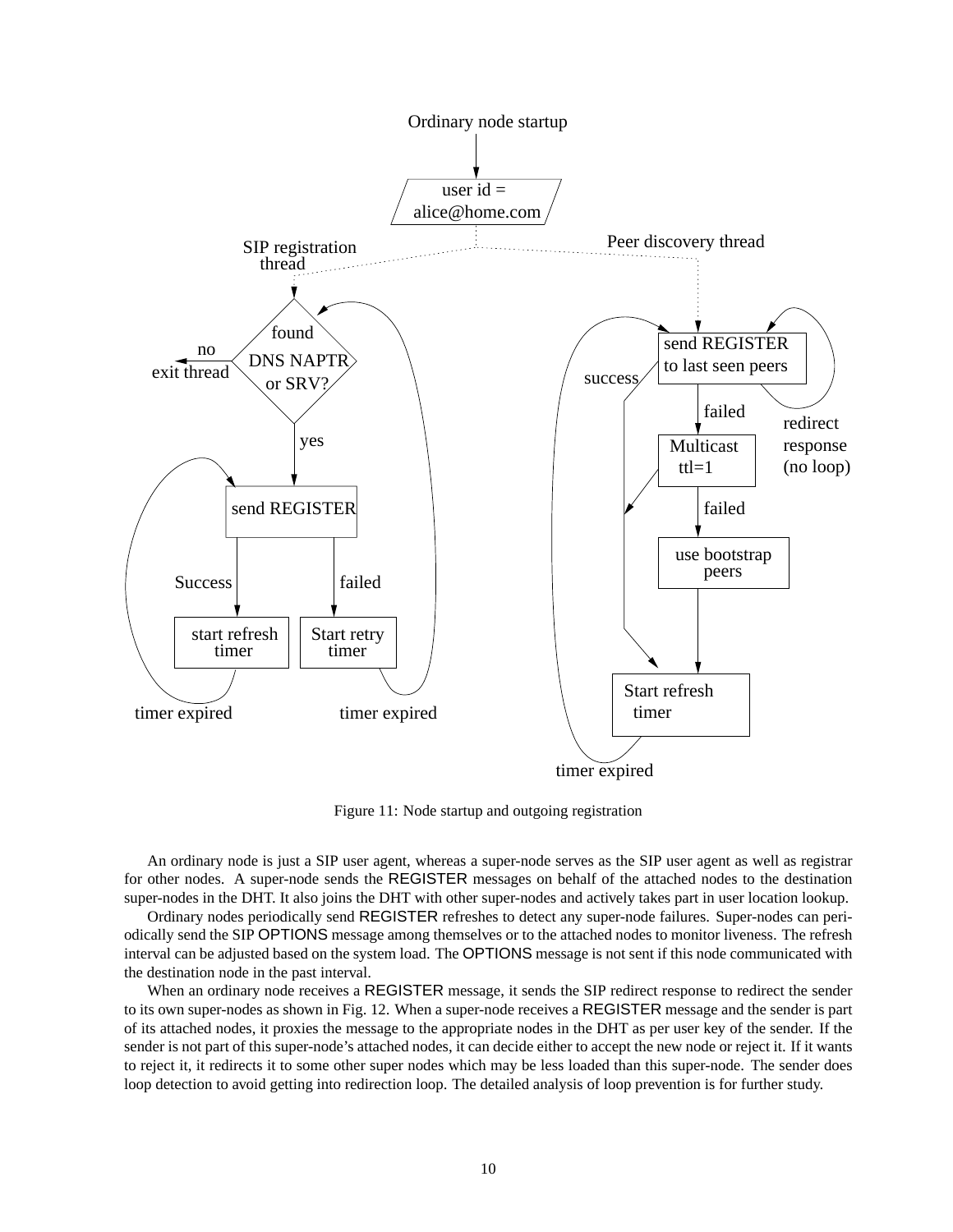

Figure 12: Incoming registration

#### **5.3 Node shutdown or failure**

When an ordinary node leaves the system it can just un-REGISTER with the attached super-node which in turn can propagate the un-registration to the corresponding nodes holding this node's key. A failure of an ordinary node does not affect the rest of the system. In any case, the attached super-node can detect the failure by the absence of periodic refresh. It can further confirm the failure by sending an OPTIONS message to the failed node to see if there is any response.

When a super-node leaves, the state needs to be updated in the attached ordinary nodes as well as the other supernodes in the DHT that are neighbors of this node. If a super-node is shutting down, it gracefully transfers the user records that it holds to the other nodes in the P2P overlay. This guarantees that others users can locate the record when the DHT node is gracefully shutting down. It sends the SIP REGISTER message to the DHT nodes that will be holding the user records after this node leaves. It does not need to inform the attached ordinary nodes. The attached nodes will detect the failure on the next registration refresh and try to discover and connect to other super-node that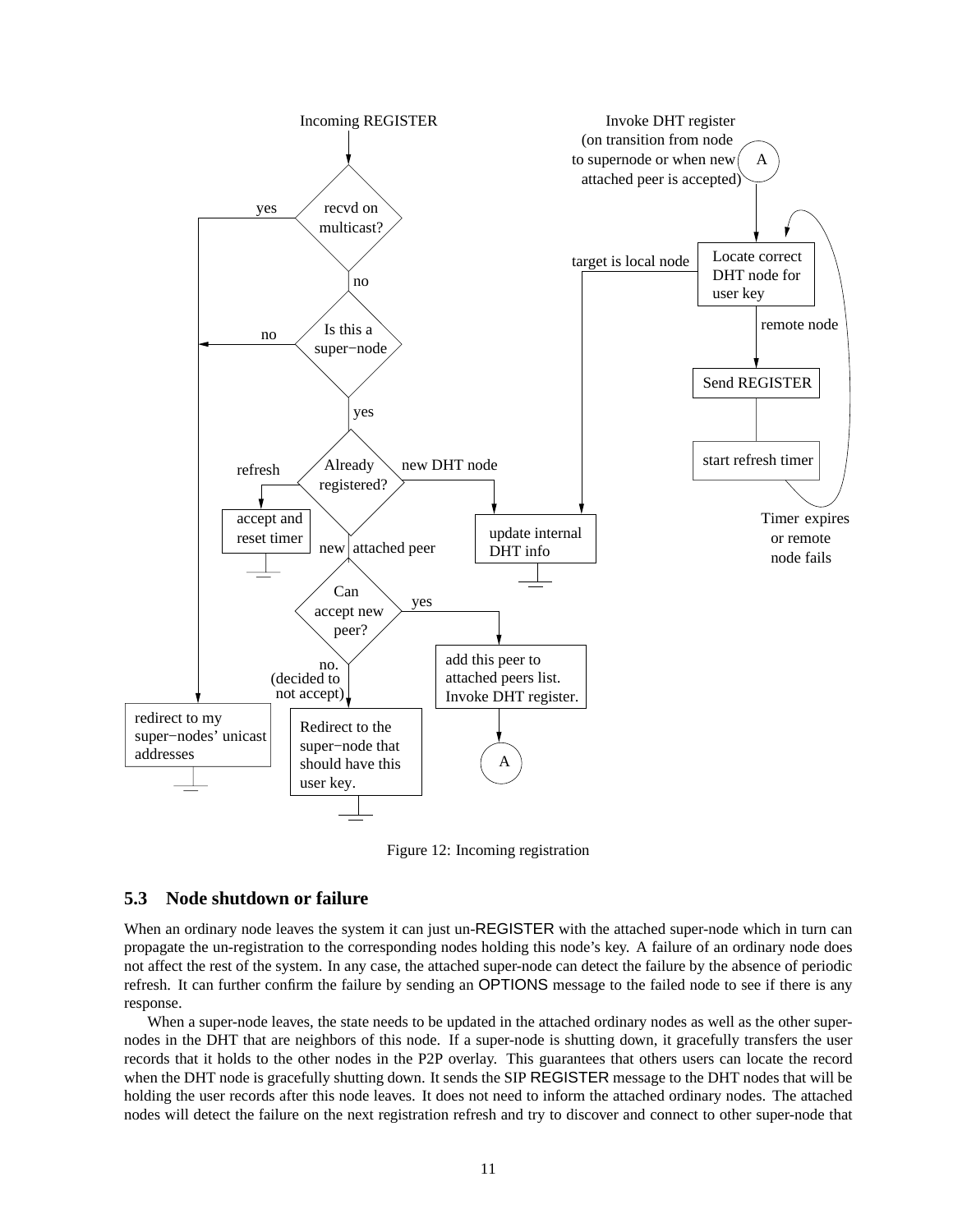

Figure 13: Failure of a super-node in the DHT

holds the record.

When a super-node fails abnormally (Fig. 13), the neighboring DHT nodes detect the failure and adjust the DHT to accommodate for the keys that were held by the failed nodes. However, the mapping is lost unless the originating node sends REGISTER refresh. The REGISTER refresh goes to the new super-node that handles the corresponding key in the DHT. This make some services such as offline messaging temporarily unavailable (Section 6).

To distinguish a SIP-only application with a SIP/P2P application, we can use the Require header in the OPTIONS or REGISTER messages.

#### **5.4 User location and call setup**

User can watch the presence status of other users by specifying their identities in his "friends" list. If the user already has a friends list, the node tries to locate those friends on startup. Initially we assume that the friends list is stored in the local computer for this user. Later we extend this in Section 6 to store any user information (including the friends list) on the P2P network to provide device independence to the user. The IP addresses of all the friends are cached for future use.

The only important step for the purpose of this paper is locating the node that has the user location record for the destination user. Once the call setup is complete, media packets are sent end-to-end. A node sends the SIP MESSAGE or INVITE message for instant message or multimedia call, respectively. If the destination address is cached because, for example, this node made a recent call or instant message to that destination, then the cached address is used. If the client at the cached IP address does not respond (because there is no client running or the client is not a SIP/P2P node), then the cache entry is removed and discovery is restarted.

The SIP-based lookup [8] and P2P lookup is done simultaneously as shown in Fig. 14. For P2P lookup, an ordinary node sends a INVITE or MESSAGE to the attached super node, which acts as a SIP proxy. A super-node locates the destination node holding the key in the underlying DHT. Once the mapping is obtained, it can either proxy or redirect the message. Redirection is the preferred way as it takes the super-node out of the call loop. However, in some cases such as those involving firewall and NAT, proxy is the only option as we show in Section 6.1.

Some DHTs (e.g., CAN) may allow parallel search to multiple peers, unlike sequential search of Chord. In this case the super-node may act as a back-to-back user agent (B2BUA) and propagate the SIP message to the neighboring peers. However, parallel search should be avoided to prevent flooding the network, except possibly in the case of emergency call routing, such as 911 calls in the United States.

Other SIP functions such as third-party-call control and call-transfer are implemented in the similar way. For example, the SIP REFER message for call transfer is routed similar to INVITE on the P2P overlay. Most of the messages are handled end-to-end directly by the communicating nodes without going over the P2P overlay. Only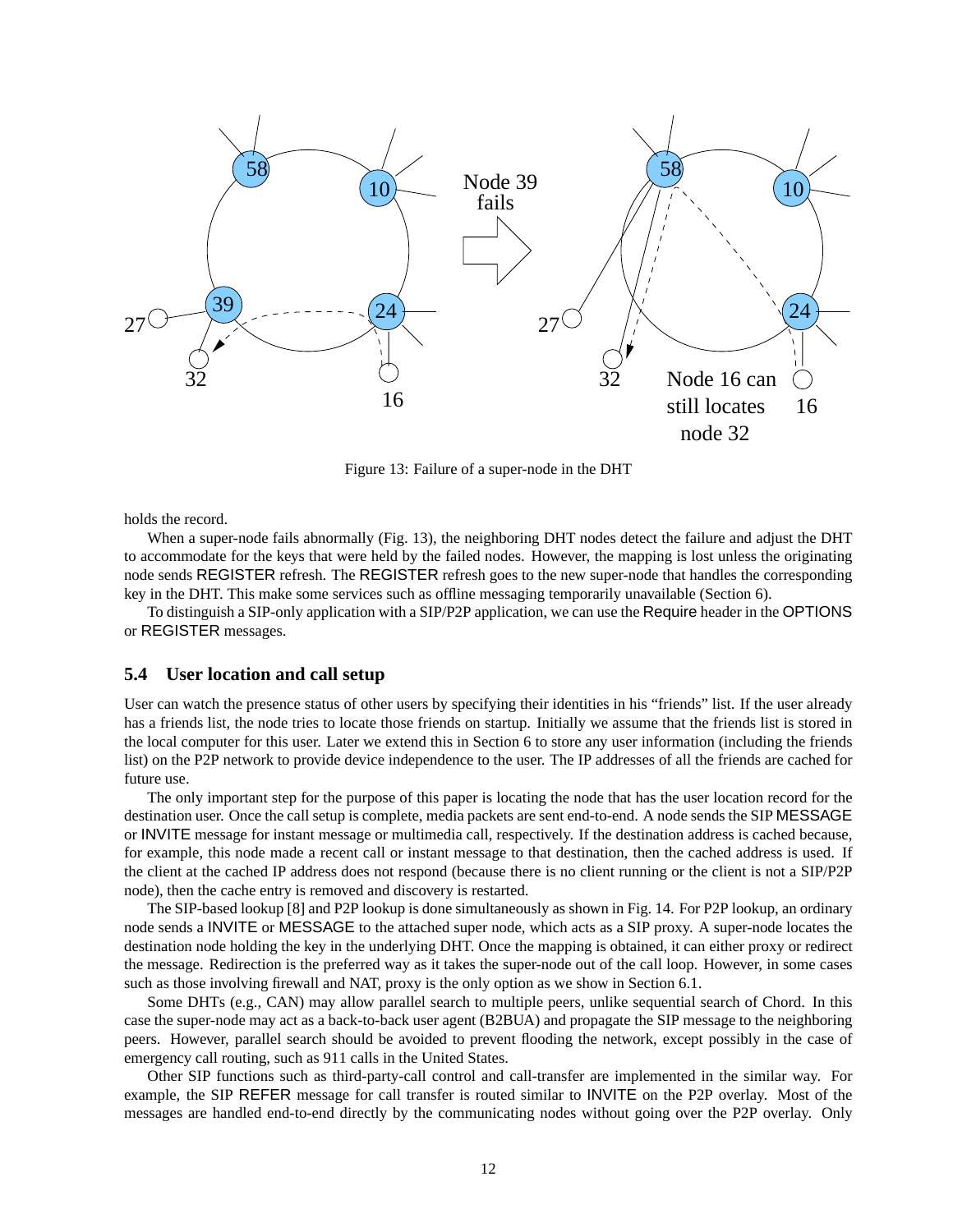

Figure 14: User location and call setup

dialog initiating messages such as INVITE or out of dialog messages such as first MESSAGE for instant messages need to use the P2P lookup service.

## **6 Advanced services**

Basic call setup is not enough to be competitive in Internet telephony. This section describes some of the advanced services such as NAT and firewall traversal, offline message storage and multi-party conferencing.

#### **6.1 NAT and firewall traversal**

In an ideal world, ISPs and corporate system administrators should enable their NAT and firewall devices with SIP proxies or application level gateways (ALG). However, in practice, this is rarely done. This forces the application developers to write customized kludges to work around the NAT and firewall [17, 25].

There are two aspects to NAT and firewall traversal: automatic detection of the type of NAT and firewall and tunneling though the NAT and firewall devices for inbound or outbound messages. The detection is done at the application startup when the node connects to a super-node. The node implements the Interactive Connectivity Establishment (ICE) algorithm [17] for NAT traversal. UDP is preferred mode of communication. However, if UDP messages can not be received (e.g., the firewall blocked UDP), then a persistent TCP tunnel presumably to port 80, initiated from the internal node to the external super-node can be used for both inbound and outbound messages.

#### **6.2 Offline messages**

This section describes the problems with offline messaging. When Alice calls Bob or leaves an instant message for Bob, and Bob is not online, the message should be stored reliably by the system and delivered to Bob when he comes online.

There are three places where we can store the offline messages: the source, the destination or some intermediate node in the P2P overlay. The classical PSTN voice mails are stored in the destination answering machine attached to the callee's phone, or in some cases in centralized voice mail server attached to the destination PBX. Similarly, the P2P-SIP client running on the destination user's machine can store the message if the destination user did not pick up the phone. The problem comes when the destination phone itself is not active or the user has not started her client.

One way to achieve this is by having the DHT peer that is responsible for storing location of Bob, also store the offline multimedia messages for Bob as shown in Fig. 15. In the case of node failure, the offline messages become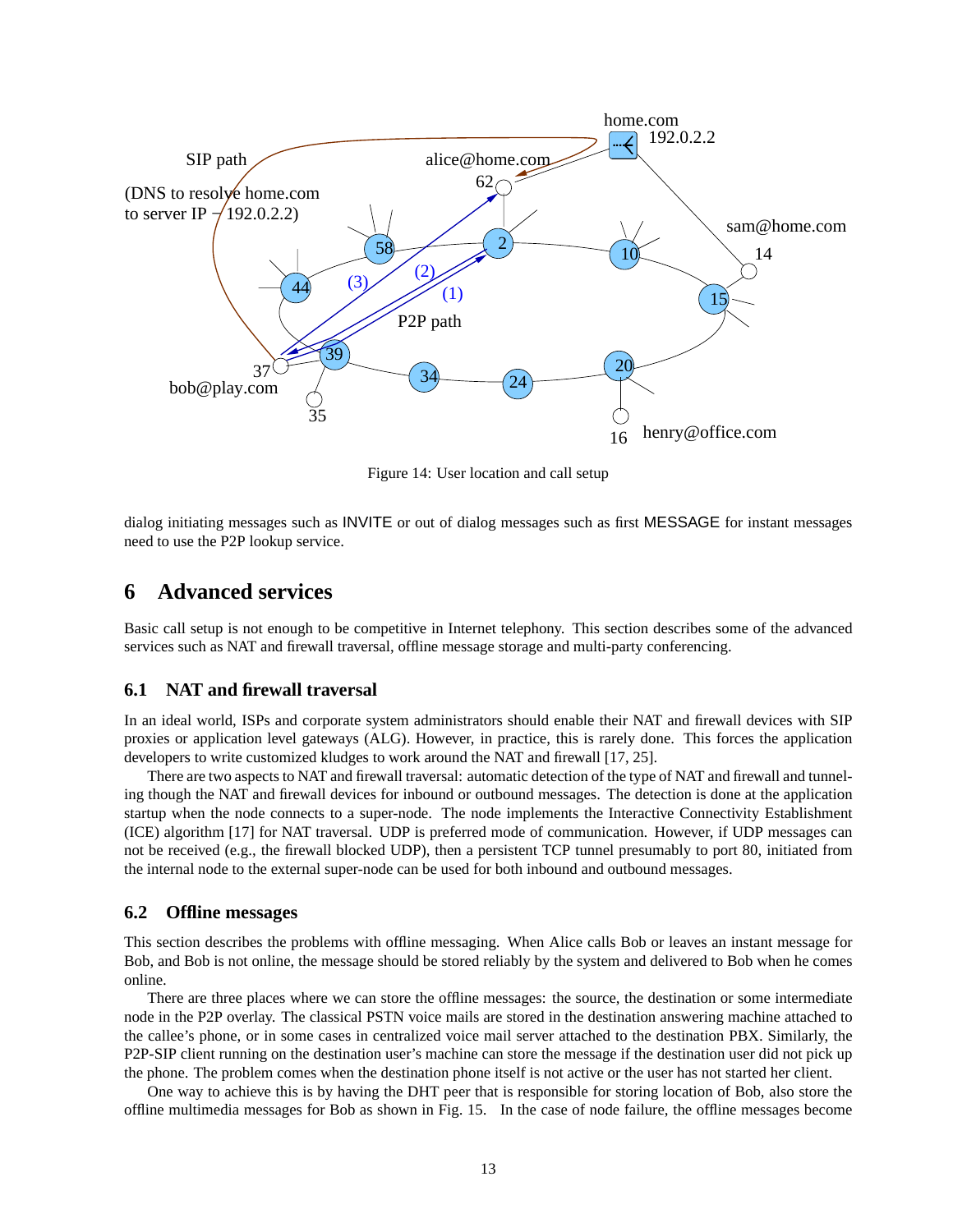

Figure 15: Offline message storage

unavailable until the storage node becomes online again. To solve this, the node can store the message in multiple places and keep them consistent similar to the Oceanstore architecture [26]. A P2P file storage system with message waiting indication is sufficient to implement offline message storage. POST [27] is a P2P messaging system that can also be used for offline messages.

Another option is for the caller node to cache the message locally and deliver it to the destination node when the destination becomes available.

The message delivery notification is reliably sent back to the caller. If the message is not delivered or the storage node fails, then the caller node finds the new storage node and records the message again without any user intervention. When a node starts up, it checks for any undelivered message from past boot cycle, and tries to re-send them upon bandwidth and CPU availability. This has certain security issues if the same machine is used by many users as in an Internet kiosk.

Unlike email system, where the intermediate Mail Transfer Agents (MTAs) are reliable and delivery confirmation from an MTA is sufficient, in P2P-SIP an end-to-end confirmation is desirable. Alternatively a third party storage server can take the ownership of the message for the subscribed user, relieving the sender from keeping a copy.

Some nodes may just cache a summary of undelivered messages (such as subject, date, headers) instead of the complete multimedia content to save on bandwidth and disk space. Some nodes may attempt to send the message by alternative means such as email if the email identity can be cryptographically verified to belong to the destination user.

To receive the offline message, the destination node subscribes to the message waiting indication (MWI) event with the P2P network and gets notified on startup when a new offline message is available. The node can then fetch the message using file transfer or real-time multimedia call to a special URI such as *sip:bob-vmail@server*. Alternatively, the user can buy MWI service from some centralized service provider that registers with the P2P-SIP network on behalf of the user to receive her calls.

### **6.3 Multi-party conferencing**

In classical telephony, multi-party conferencing is done via pre-arranged dial-in conference bridges (or conference servers). These conference servers can register the intended conference addresses such as "staff-meet@columbia.edu" with the P2P overlay. However, the mixing is done by a centralized server which can become the potential bottleneck for large conferences.

For small scale ad hoc conferencing among the participants, one of the participant who has good capacity (CPU, memory, bandwidth) can become the mixer and mix audio from other participants. Since audio mixing requires access to the un-encrypted audio samples from all the speakers, one cannot pick an untrusted peer as the mixer. One viable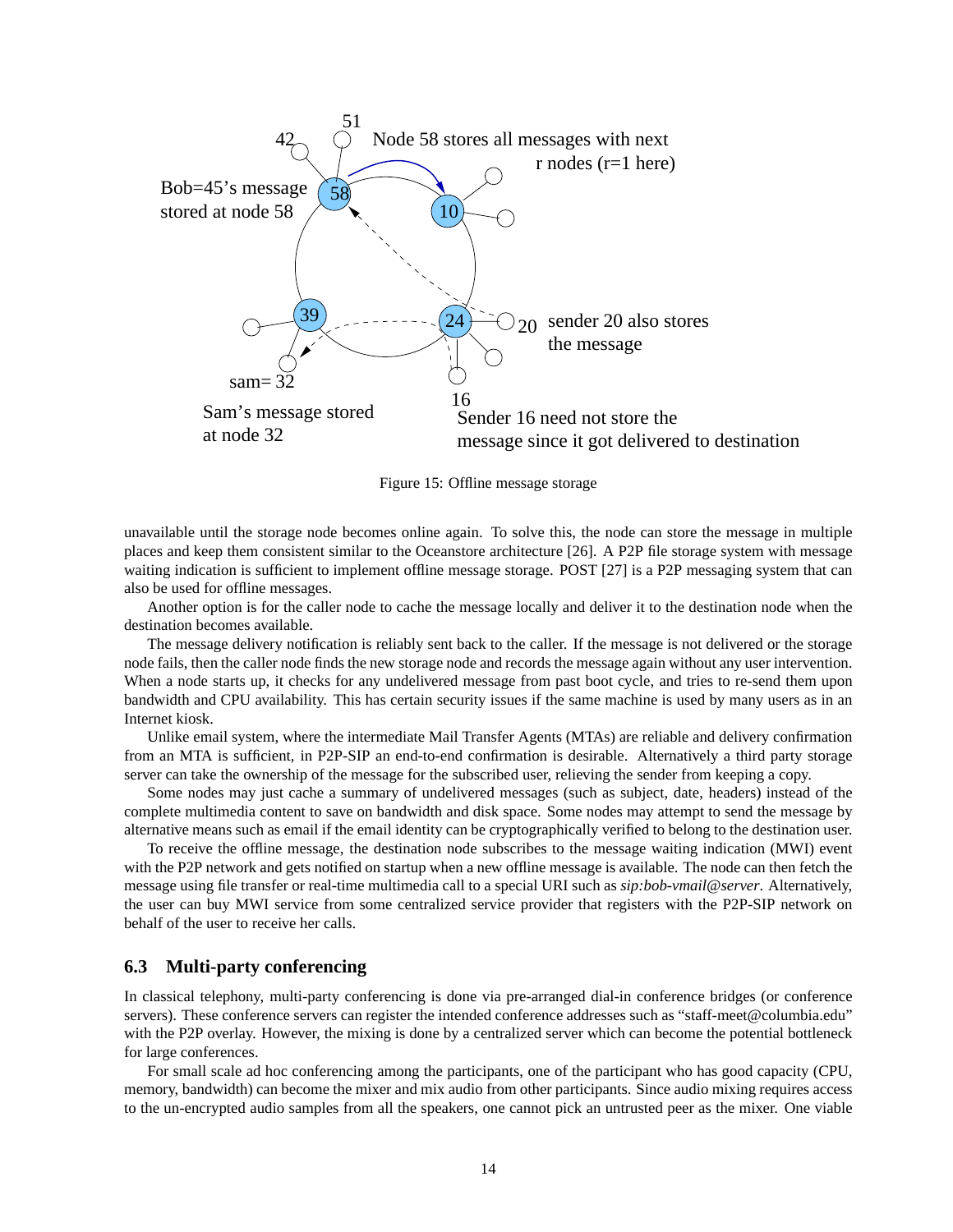alternative is to pick an existing conference participant as the mixer.

Completely decentralized conferencing [28] can be used to establish a full-mesh signaling and media relationship among the participating members. The protocol works for concurrent join and leave of members in the conference. This prevents dependency on a single peer node that does mixing.

Instead of a full-mesh media, a multicast media distribution tree can be used. It assumes that a small number of members (say one or two) will be speaking at any instant, and the receiving node can select or mix the audio samples from multiple streams in the session. Several P2P application layer multicast schemes have been proposed [29, 30], some of which can use the proximity information available in the underlying DHT [15, 31].

#### **6.4 Device independence**

So far we assumed that a user logs in from a particular node and all the user profile information such as friends list or privacy policy are stored in the local node. However, similar to file storage systems or storing offline messages in P2P-SIP, the node can store the encrypted user profile information also in the P2P overlay network [26]. On startup when the user signs in her identifier, the node fetches the profile information reliably and uses that.

## **7 Security**

Security is one of the most important problem to be solved for any P2P system because of potentially untrusted peers [32]. The problems include: (1) authentication (to prevent unauthorized calls from spammers), (2) encryption (to prevent others not in the call setup path knowing about the call information), (3) privacy and confidentiality (to prevent sending information to untrusted entity and to prevent misuse of information) and (4) dealing with malicious nodes (what if a peer node happily accepts the call requests but drops them without forwarding to the appropriate node). The first two problems (authentication and encryption) can be solved using mechanisms similar to those proposed for SIP telephony. For example, end-to-end digest authentication, hop-by-hop transport layer security (TLS) or end-to-end S/MIME can be used.

A number of "untrusted" peers may be involved in user location lookup for a call, unlike the "trusted" servers in the classical SIP telephony. In the classical server based telephony, as long as both caller and callee can trust the server for privacy and confidentiality of the call information, there is no problem. Secondly, the peers may be acting correctly but secretly logging all the call requests which may later be misused.

Freenet [6] solves this problem by hop-by-hop routing of request and responses where each hop (peer) changes the source identifier. This prevents any peer in the request path to know the original sender of the request. Similar techniques can be used in P2P-SIP architecture assuming absence of collusion (i.e., multiple malicious peers collaborating to know the call information).

A number of reputation systems have been proposed for P2P [33, 34, 35, 36]. However, they focus on file sharing systems (not real-time), have centralized components, assume co-operating peers or have problems of collusion and multiple identities. Further study is needed to detect the peers who are known to drop calls or do other malicious behavior so that they are not used in the call routing path and not allowed to become part of the underlying DHT.

There is another kind of threat to P2P systems, called "free riding" [37]. Some nodes may want to use the P2P services for making and receiving calls but refuse to serve in the user location lookup process by becoming a supernode. The system should enforce some policy to discourage such peers. For example, peers can earn some credit for doing services which can later be used for using the services. Every peer can start with an initial amount of credit. Peers behind a NAT and firewall may have to pay for the service if they can not serve by becoming a super-node. Nodes that run out of credits and refuse to pay are declined the service.

If the user identity is easy to obtain (e.g., yahoo.com email addresses), then people can always acquire new identities to make outbound calls. However, they won't be able to advertise their identity for incoming calls for long period, if they do not serve in the P2P overlay or pay credits to other serving peers. Moreover, making outbound calls does not entitle them to free gateway access or free PSTN calls.

Finally, if automatic software updates are incorporated in P2P-SIP nodes, then it must be done in a reliable, secure and decentralized manner.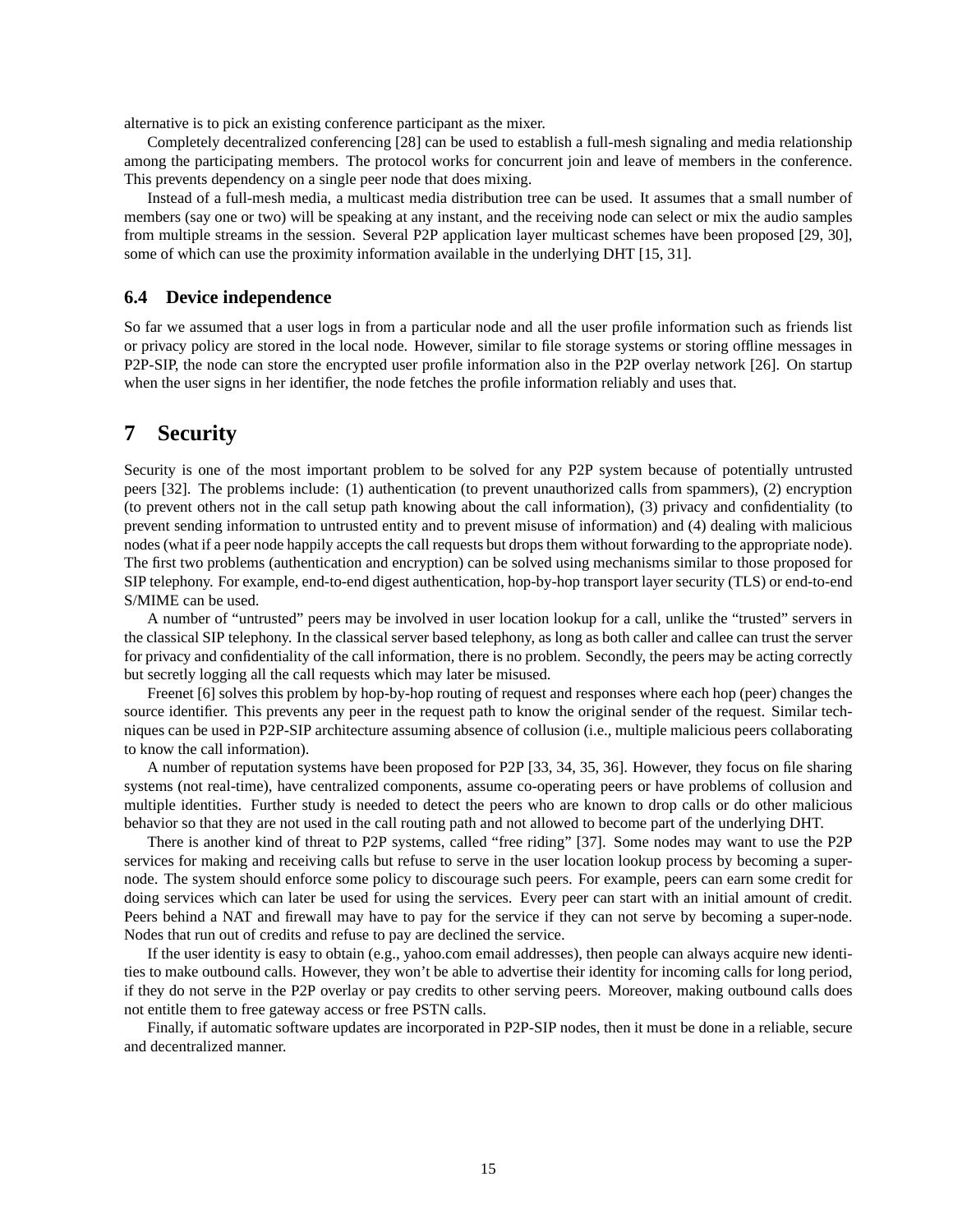## **8 Performance prediction**

#### **8.1 Scalability**

Scalability of the P2P-SIP network depends on the capacity (bandwidth, CPU, memory) of the individual participating super-nodes. Suppose there are  $N$  super-nodes in the Chord ring, identifier space is  $m$ -bit long (i.e., the identifier range is 0 to  $2^m - 1$ ), number of registered users in the system is n (such that number of keys stored per node is approximately  $k=\frac{n}{N}$ ), REGISTER refresh rate to successor and predecessor to keep the Chord ring correct is  $r_s$ ,<br>refresh rate for finger table entry is  $r_s$  call arrival is poisson distribited with mean c per node, us refresh rate for finger table entry is  $r_f$ , call arrival is poisson distribited with mean c per node, user registration is uniformly distributed with mean interval  $t$  per user, and node joining and leaving are poisson distributed with mean λ. Because average lookup in Chord travels through  $O(log(N))$  nodes [7], the finger refresh messages, call arrival messages and user registration refresh messages travel  $O(log(N))$  hops. There are  $O(log(N))$  finger table entries per node. Node join and leave generate  $O((log(N))^2)$  messages. The average message rate per node is sum of the message rates due to refresh, call arrival, user registration and node join or leave, which can be given as:

$$
M = \{r_s + r_f(log(N))^2\} + c.log(N) + \frac{k}{t}log(N) + \frac{\lambda(log(N))^2}{N}
$$

The message rate in the node determines the bandwidth and CPU utilization for the node. If each node can handle C requests per second, then the equation  $C = M$  gives the maximum possible number of nodes,  $N_{max}$ , in the system, which roughly translates to  $N_{max} = 2^{\frac{C}{r+c}}$  for large N, where r is the refresh rate and c is the call rate. Note that  $\lambda$  is low because nodes which often join and leave are not made super-nodes. low because nodes which often join and leave are not made super-nodes.

Suppose the node supports 10 requests per second (which is much less than the typical SIP proxy performance [38]) with minimum refresh interval of one minute  $(r = \frac{1}{60})$  and call rate of one call per minute per node, then the maximum<br>number of nodes in the system can be  $2^{10*30}$ . If more nodes join the system, the super-nodes beco number of nodes in the system can be  $2^{10*30}$ . If more nodes join the system, the super-nodes become overloaded and may deny some incoming call, registration or proxy requests. However, large values of  $N$  also increases the call setup latency as we describe below.

#### **8.2 Reliability**

When a node fails the user registrations stored on that node are lost. To achieve reliability, the refresh rate can be increased (so that node failure detection happens quickly), the user registration refresh rate can be increased (so the the user record is unavailable only for a brief period of time) or the user registration record can be replicated at multiple nodes (e.g., store the user registrations at  $log(N)$  successive nodes in Chord). We plan to quantify the effect of each factor on mean time to recover (MTTR) from node failures for a given user record. The equation for average message rate does not change if  $\lambda$  includes failure rate along with node join and leave rates.

#### **8.3 Call setup latency**

The P2P advantages come at the cost of increased call setup latency. For example, with 10,000 nodes in Chord, the average lookup path length is six hops [7], so P2P call setup will take about six times more than traditional clientserver call setup in SIP. With good network condition, single lookup (INVITE response) in SIP is expected to take less than 200 ms. So one or two seconds delay before the phone rings in P2P-SIP is tolerable given that on an average the phone will ring for much longer before the callee picks up.

Due to P2P synchronization latency which depends on refresh rate and node join, leave and failure rates, there may be delay in updating the user records. In this case, it may take multiple retransmissions before call setup is complete. This further increases the call setup latency. Successful user location in Skype takes about three to eight seconds [**?**].

Some kind of hybrid system may be implemented that takes the advantages of many different structured and unstructured P2P algorithms to further reduce the latency and maintenance cost. For example, there has been recent proposal on one hop lookups for P2P [39] assuming large storage space in the peer nodes.

## **9 Conclusions and future work**

We have described a pure P2P architecture for SIP telephony. The architecture provides reliability and scalability inherent in P2P systems, in additional to interoperability with existing SIP infrastructure. The advantages come at the cost of increased call setup latency.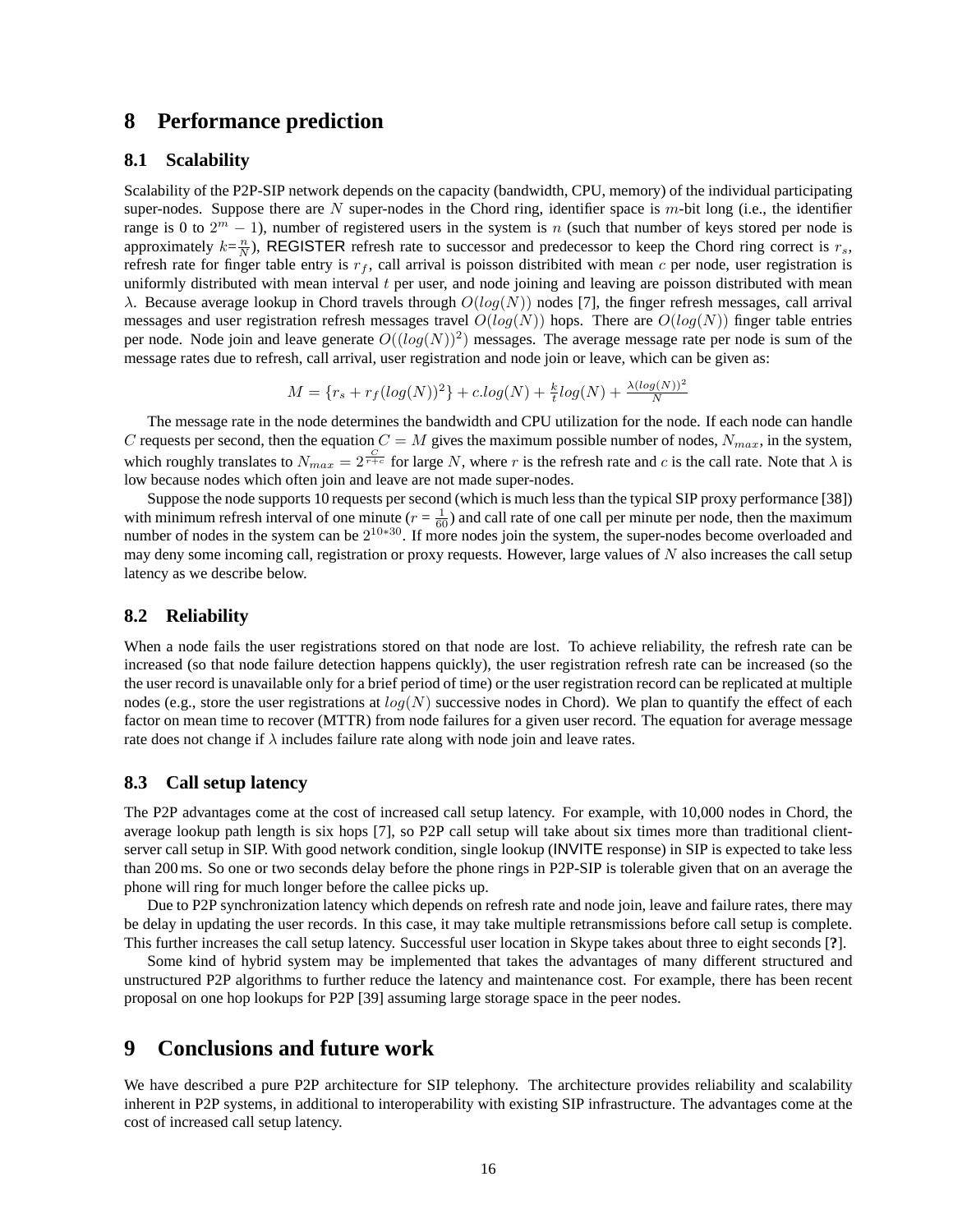We analyze various design alternatives, propose a P2P-SIP architecture using Chord as the underlying DHT, and describe various user location and registration steps in detail. We also present an overview of various advanced services such as offline messaging, conferencing, NAT and firewall traversal and security issues.

We are implementing a P2P-SIP node for multimedia communication using our SIP C++ library. We will be doing performance measurement for reliability and scalability on our actual system instead of using simulations. Since the implementation is based on Chord [7], more simulations may not add any research value to the existing simulation results.

More work is needed in advanced services such as large scale application level multicast conferencing using P2P, distributed reputation system for peers, and PSTN interworking related issues such as authentication and accounting. There should be a reasonable incentive to become a super-node to provide services to other peers.

We are working on allowing an internal node inside a firewall and NAT to become a super-node. This reduces the load on public super-nodes, since most of the users typically will be behind some firewall and NAT. Alternatively, the private nodes in a domain can form a secondary P2P overlay connected to the public DHT via a few external connections to reduce the port utilization on the NAT device. .

Some of the open questions described in [40] are relevant to P2P-SIP architecture also. Some kind of hybrid system may be implemented that takes the advantages of many different structured P2P algorithms to further reduce the latency and maintenance cost. For example, there has been recent proposal on one hop lookups for P2P [39] assuming large storage space. Applying this in P2P-SIP is for further study.

Finally, we conclude on a note that unless the SIP servers (proxies, registrars) are widely deployed, we will need P2P based IP telephony tools so that everyone can use the system. Such P2P-SIP architecture can be extended to other protocols such as H.323.

## **10 Acknowledgment**

Salman Abdul Baset helped in understanding the Skype architecture. The work is supported by a grant from SIPquest, Inc.

## **References**

- [1] Henning Schulzrinne and J. Rosenberg, "Internet telephony: Architecture and protocols an IETF perspective," *Computer Networks and ISDN Systems*, vol. 31, no. 3, pp. 237–255, Feb. 1999.
- [2] J. Rosenberg, Henning Schulzrinne, G. Camarillo, A. R. Johnston, J. Peterson, R. Sparks, M. Handley, and E. Schooler, "SIP: session initiation protocol," RFC 3261, Internet Engineering Task Force, June 2002.
- [3] James Toga and Jörg Ott, "ITU-T standardization activities for interactive multimedia communications on packetbased networks: H.323 and related recommendations," *Computer Networks and ISDN Systems*, vol. 31, no. 3, pp. 205–223, Feb. 1999.
- [4] Kundan Singh and Henning Schulzrinne, "Failover and load sharing in SIP telephony," Tech. Rep. CUCS-011- 04, Columbia University, Computer Science Department, New York, NY, USA, Mar. 2004.
- [5] Haakon Bryhni, Espen Klovning, and Øivind Kure, "A comparison of load balancing techniques for scalable web servers," *IEEE Network*, vol. 14, no. 4, July 2000.
- [6] Dejan Milojicic, Vana Kalogeraki, Rajan M Lukose, Kiran Nagaraja, Jim Pruyne, Bruno Richard, Sami Rollins, and Zhichen Xu, "Peer-to-peer computing," technical report HPL-2002-57 20020315, Technical Publications Department, HP Labs Research Library, Mar. 2002, http://www.hpl.hp.com/techreports/2002/HPL-2002-57.html.
- [7] Ion Stoica, Robert Morris, David Karger, Frans Kaashoek, and Hari Balakrishnan, "Chord: A scalable peer-topeer lookup service for internet applications," in *SIGCOMM*, San Diego, CA, USA, Aug 2001.
- [8] J. Rosenberg and Henning Schulzrinne, "Session initiation protocol (SIP): locating SIP servers," RFC 3263, Internet Engineering Task Force, June 2002.
- [9] "Kazaa: peer-to-peer file sharing software application," http://www.kazaa.com.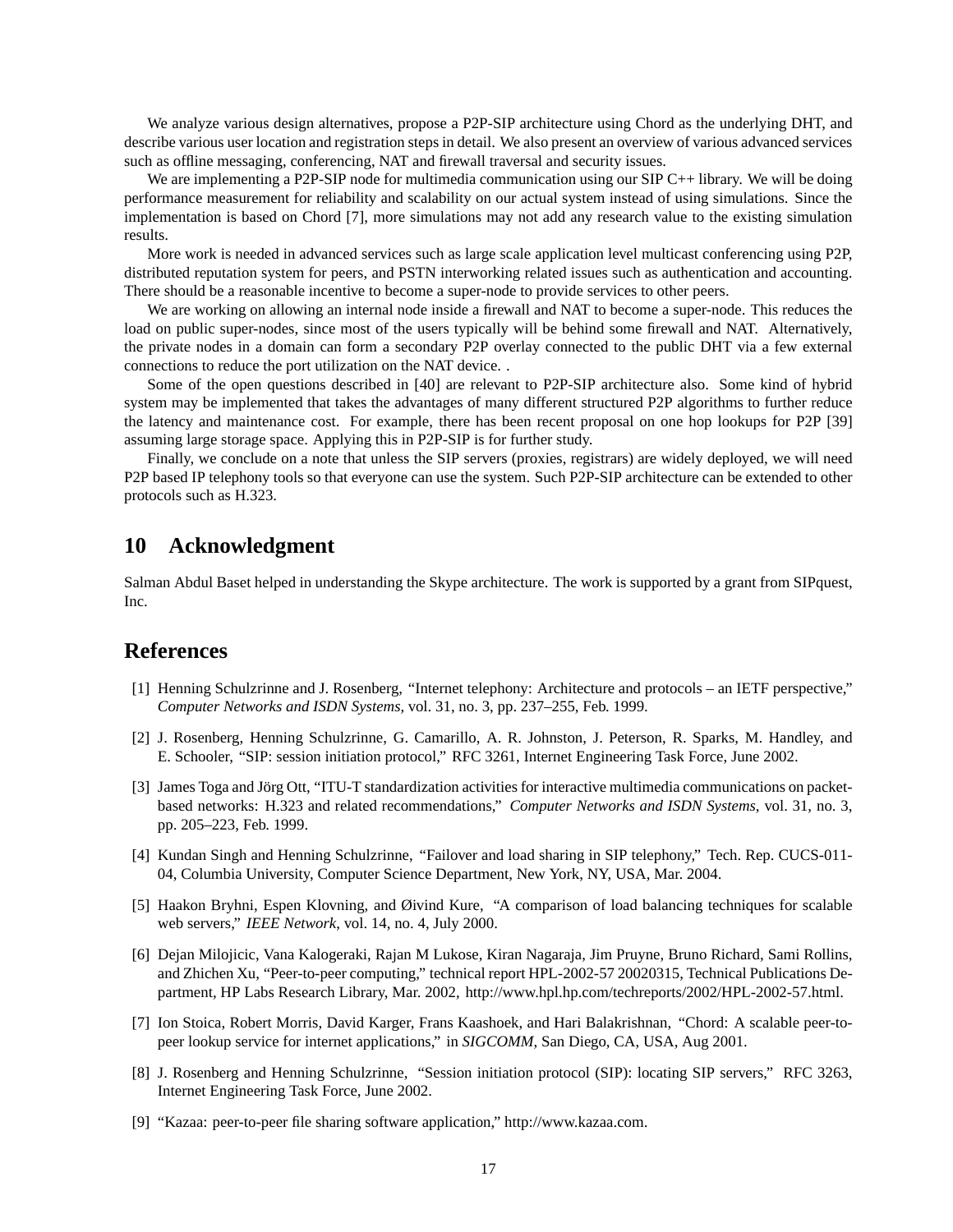- [10] "Gnutella: peer-to-peer file sharing software application," http://www.gnutella.com.
- [11] "Zero configuration networking (zeroconf)," http://www.ietf.org/html.charters/zeroconf-charter.html.
- [12] "Skype: Free internet telephony that just works," http://www.skype.com.
- [13] Zihui Ge, Daniel R. Figueiredo, Sharad Jaiswal, James F. Kurose, and Don Towsley, "Modeling peer-peer file sharing systems," in *Proceedings of the Conference on Computer Communications (IEEE Infocom)*, Mar. 2003.
- [14] Sylvia Ratnasamy, Paul Francis, Mark Handley, Richard Karp, and Scott Shenker, "A scalable contentaddressable network," in *SIGCOMM Symposium on Communications Architectures and Protocols*, San Diego, CA, USA, Aug. 2001, ACM.
- [15] Antony Rowstron and Peter Druschel, "Pastry: Scalable, distributed object location and routing for large-scale peer-to-peer systems," in *IFIP/ACM International Conference on Distributed Systems Platforms (Middleware)*, Heidelberg, Germany, Nov. 2001, pp. 329–350.
- [16] David Liben-Nowell, Hari Balakrishnan, and David Karger, "Analysis of the evolution of peer-to-peer systems," in *ACM Conf. on Principles of Distributed Computing (PODC)*, Monterey, CA, USA, July 2002, ACM.
- [17] Jonathan Rosenberg, "Interactive connectivity establishment (ICE): a methodology for nettwork address translator (NAT) traversal for the session initiation protocol (SIP)," Internet draft, Internet Engineering Task Force, July 2003, Work in progress.
- [18] Frank Strauss and S. Schmidt, "P2P CHAT a peer-to-peer chat protocol," Internet draft, Internet Engineering Task Force, June 2003, Work in progress.
- [19] "Groove workspace software," http://www.groove.net.
- [20] "Magi p2p technology being adopted across vertical industries," http://www.endeavors.com/PressReleases/partners1.htm.
- [21] Steven D. Gribble, Eric Brewer, Joseph Hellerstein, and David Culler, "Scalable, distributed data structures for Internet service construction," in *Operating Systems Design and Implementation*, San Diego, CA, USA, Oct. 2000, Usenix.
- [22] A. Niemi, "Session initiation protocol (SIP) extension for event state publication," Internet Draft draft-ietf-sippublish-02, Internet Engineering Task Force, Jan. 2004, Work in progress.
- [23] Weibin Zhao and Henning Schulzrinne, "Dotslash: A scalable and efficient rescue system for handling web hotspots," Tech. Rep. CUCS-007-04, Department of Computer Science, Columbia University, New York, New York, Feb. 2004.
- [24] Weibin Zhao, Henning Schulzrinne, and Erik Guttman, "Mesh-enhanced service location protocol (mslp)," RFC 3528, Internet Engineering Task Force, Apr. 2003.
- [25] B. Ford, P. Srisuresh, and D. Kegel, "Peer-to-peer communication across middleboxes," Internet Draft draftford-midcom-p2p-01, Internet Engineering Task Force, Oct. 2003, Work in progress.
- [26] John Kubiatowicz, David Bindel, Yan Chen, Patrick Eaton, Dennis Geels, Ramakrishna Gummadi, Sean Rhea, and Hakim Weatherspoon, "Oceanstore: An extremely wide-area storage system," technical report UCB//CSD-00-1102, U.C. Berkeley, CA, USA, May 1999.
- [27] Alan Mislove, Ansley Post, Charles Reis, Paul Willmann, Peter Druschel, Dan Wallach, Xavier Bonnaire, Pierre Sens, Jean-Michel Busca, and Luciana Arantes-Benzerra, "Post: A secure, resilient, cooperative messaging system," in *HotOS IX: The 9th workshop on hot topics in operating systems*, Lihue, Hawaii, USA, May, USENIX.
- [28] Jonathan Lennox and Henning Schulzrinne, "A protocol for reliable decentralized conferencing," in *ACM NOSSDAV 2003*, June 2003.
- [29] Miguel Castro, Michael B. Jones, Anne-Marie Kermarrec, Antony Rowstron, Marvin Theimer, Helen Wang, and Alec Wolman, "An evaluation of scalable application-level multicast built using peer-to-peer overlays," in *Proceedings of the Conference on Computer Communications (IEEE Infocom)*, Mar. 2003.